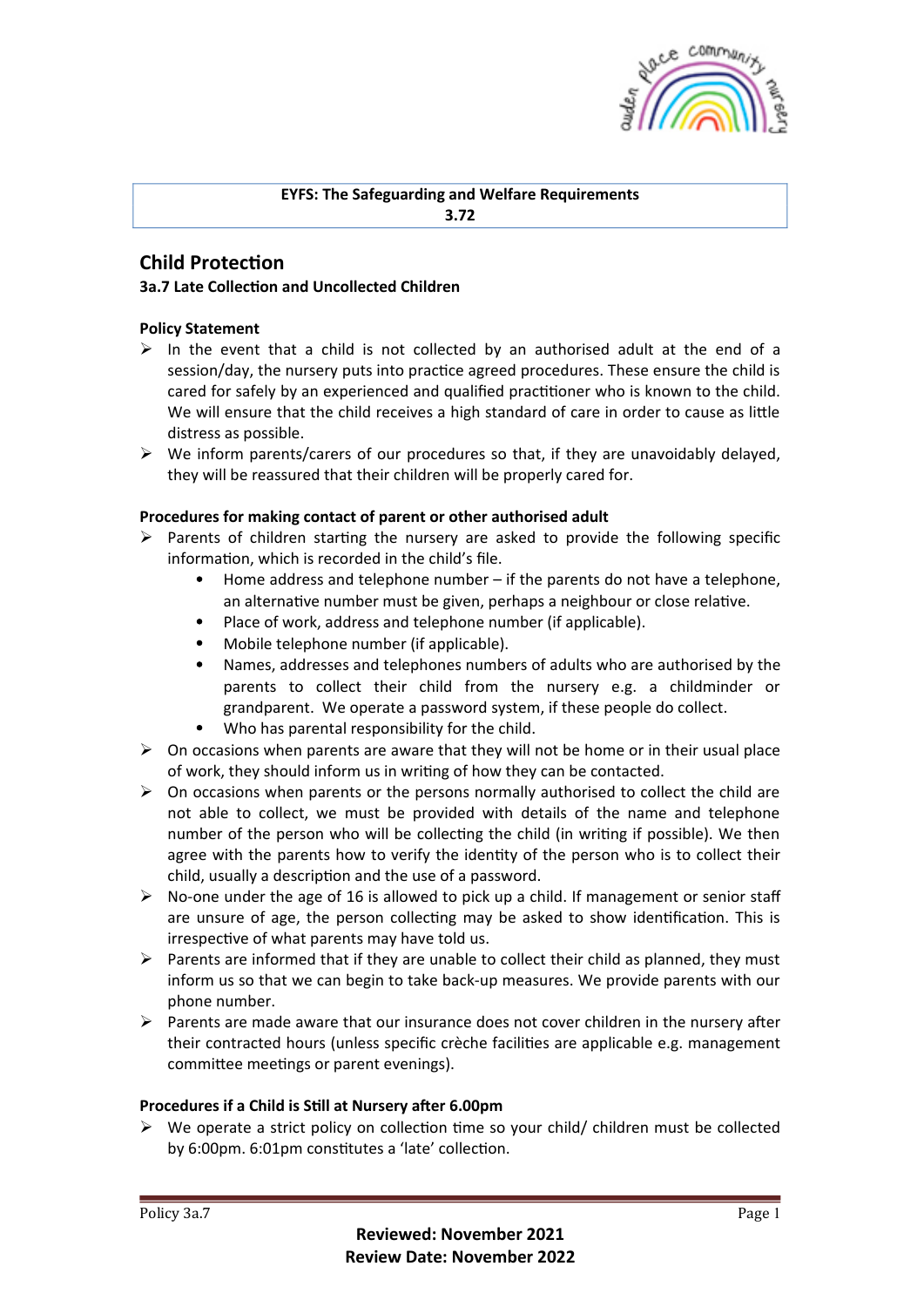

- $\triangleright$  If you have more than one child to collect from the nursery, you must arrive at the nursery in plenty of time to be able to pick up the first child, collect their things, have a handover with staff and still get to the other room to collect your other child(ren) before 6:00pm.
- $\triangleright$  Auden Place Community Nursery has an obligation to ensure that two members of staff stay in the building with any uncollected child.
- $\triangleright$  Staff will prepare the late book for the parent or authorised adult to sign in the office when they collect. This book holds the following information:
	- Date
	- Name of child
	- Time of collection
	- Names of the staff completing the book and the manager on site
	- If this is a first or repeated instance of late collection
- $\triangleright$  If we have had no previous confirmation from the parents that they are running late, at 6.05pm we will try to contact them.
- $\triangleright$  If we are unable to contact the parents, then we will try the emergency contacts.
- $\triangleright$  The procedure for late collection without a late pass will be as follows:

#### **First Instance**

Parents are reminded of our hours and given a copy of this policy.

#### **Second Instance**

Parents will receive a letter from the nursery manager explaining that they have now been late twice and pre-warning them of the next step.

#### **Third Instance**

At this stage, we will introduce a fine.

From 6.01pm – 6.15pm (or 1.01pm – 1.15pm, or 4:16pm - 4:30pm) there will be a charge of **£15.00.**

From  $6.16$ pm –  $6.30$ pm (or  $1.16$ pm –  $1.30$ pm or  $4:31$ pm -  $4:45$ pm) there will be a charge of **£30.00**

- and a surplus of £15.00 per part 15 minutes thereafter.

After the third instance, each time you are late, you will be charged the late fine. Previous instances do not get wiped off after a certain time period.

If there is persistent lateness, management will take the case to the Management Committee for review. This could result in the family losing their place at Auden Place Community Nursery.

N.B. Afternoon children will not be permitted into the nursery before 1.00pm for the same reasons.

#### **Procedures for Non-collection of a Child**

- $\triangleright$  Auden Place Community Nursery has an obligation to ensure that two members of staff stay in the building with the uncollected child.
- $\triangleright$  If we have had no previous confirmation from the parents that they are running late, at 6.05pm, we will try to contact them.